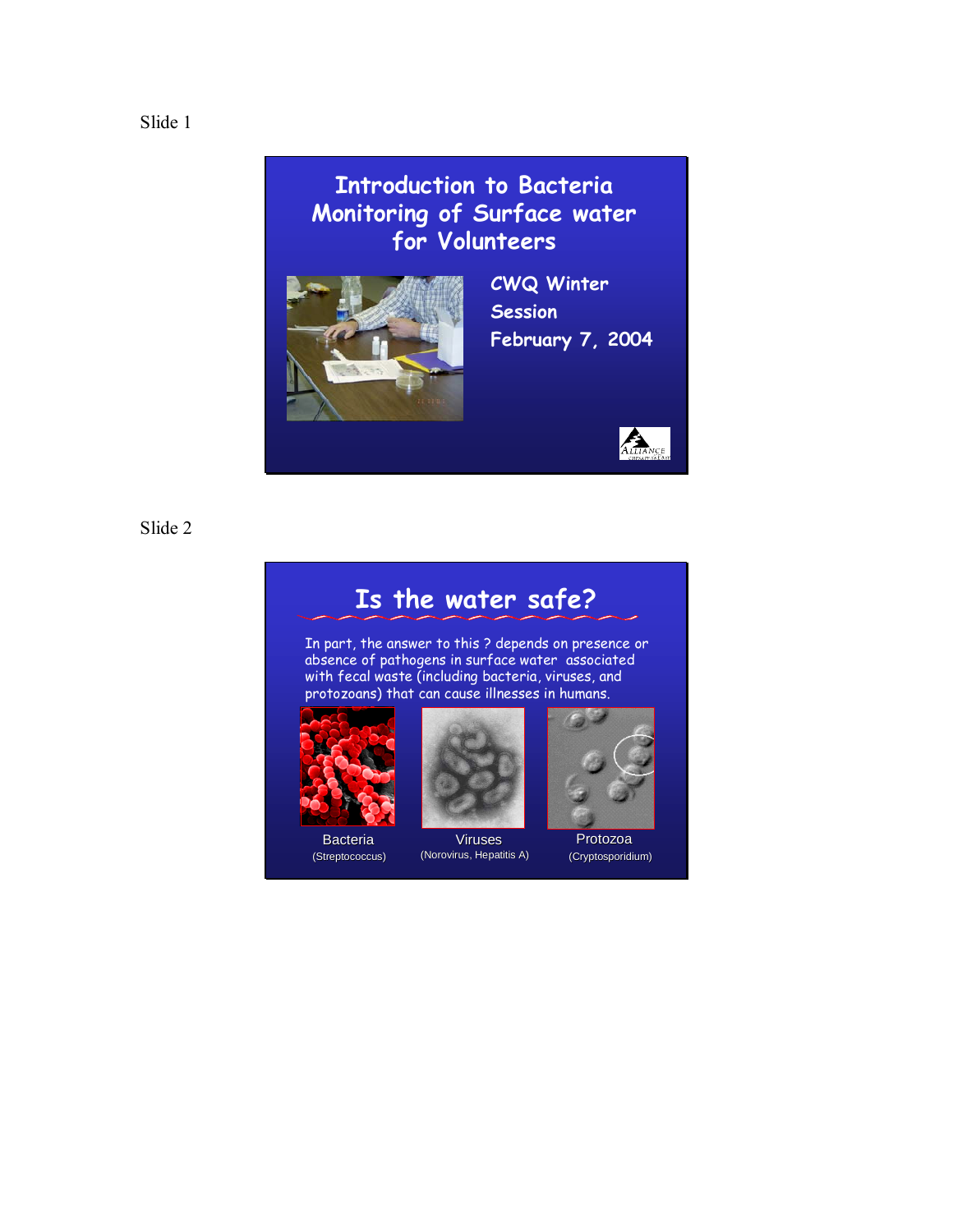

#### **Human uses of surface water are pathways for disease . . .**

- **· Irrigation** Eating raw crops > human diseases
- **·** Drinking Dysentery, gastroenteritis, hepatitis, typhoid
- **· Recreation** Immersion > infections Eyes, ears, nose, throat, digestive · system problems
- $\cdot$  Eating Shellfish consumption



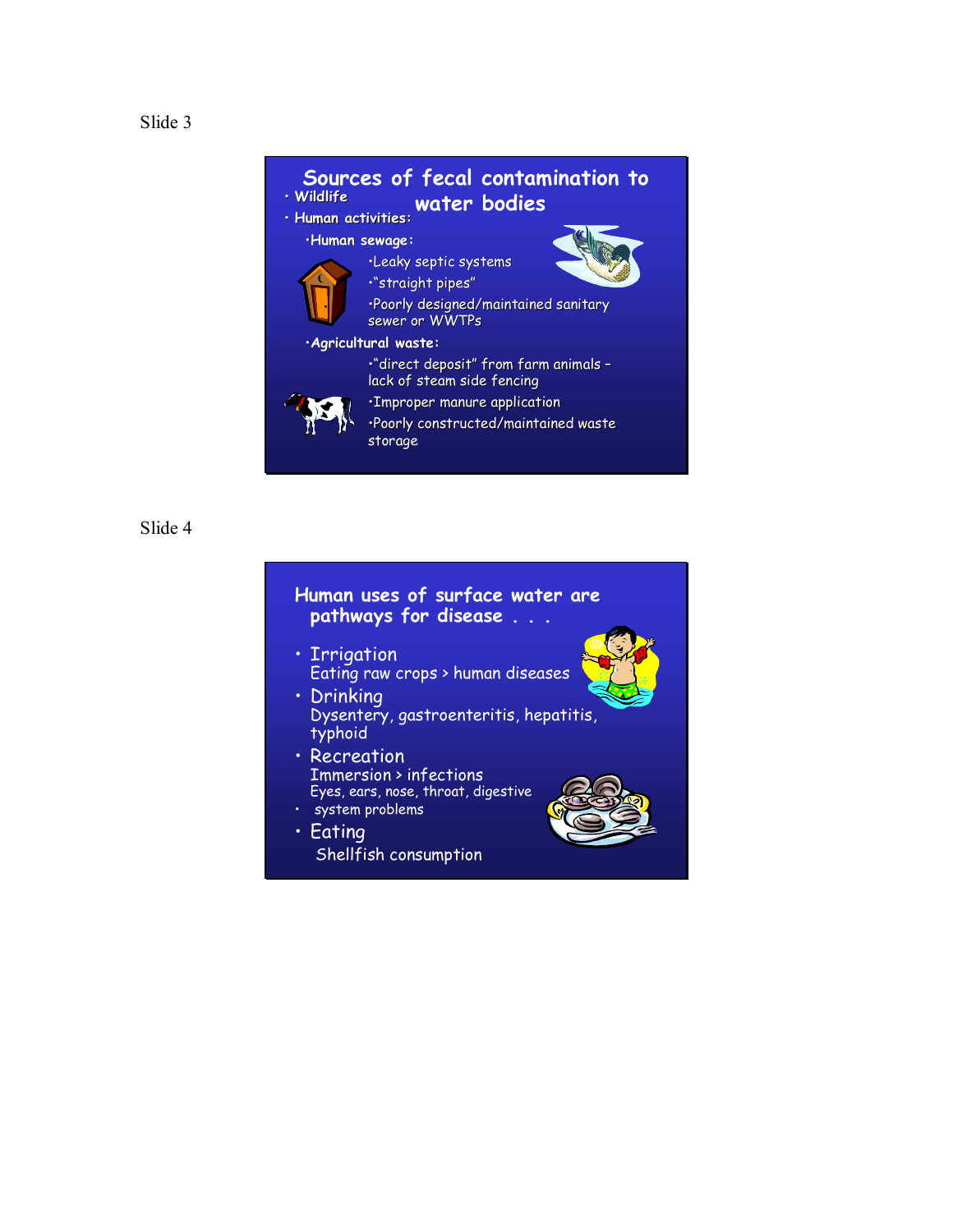## **Why not monitor directly for Pathogens?**

- **· Impractical too many pathogens**
- **· Methods for some not available**
- **· Labor intensive and expensive**
- $\cdot$  Long time for results
- · Inconsistent concentrations episodic



· Instead, look for indicators of these pathogens

Slide 6

## **Good Indicator Criteria for Fecal contamination of Waterbody:**

- **· High correlation between presence of** indicator with presence of pathogens, ie likelihood that illness would occur
- Indicator should have survival time longer than pathogen
- **· Indicator shouldn't continue to grow on its** own in water - indicator concentration should have correlation to degree of pollution
- **·** Testing method should be easy to perform and relatively inexpensive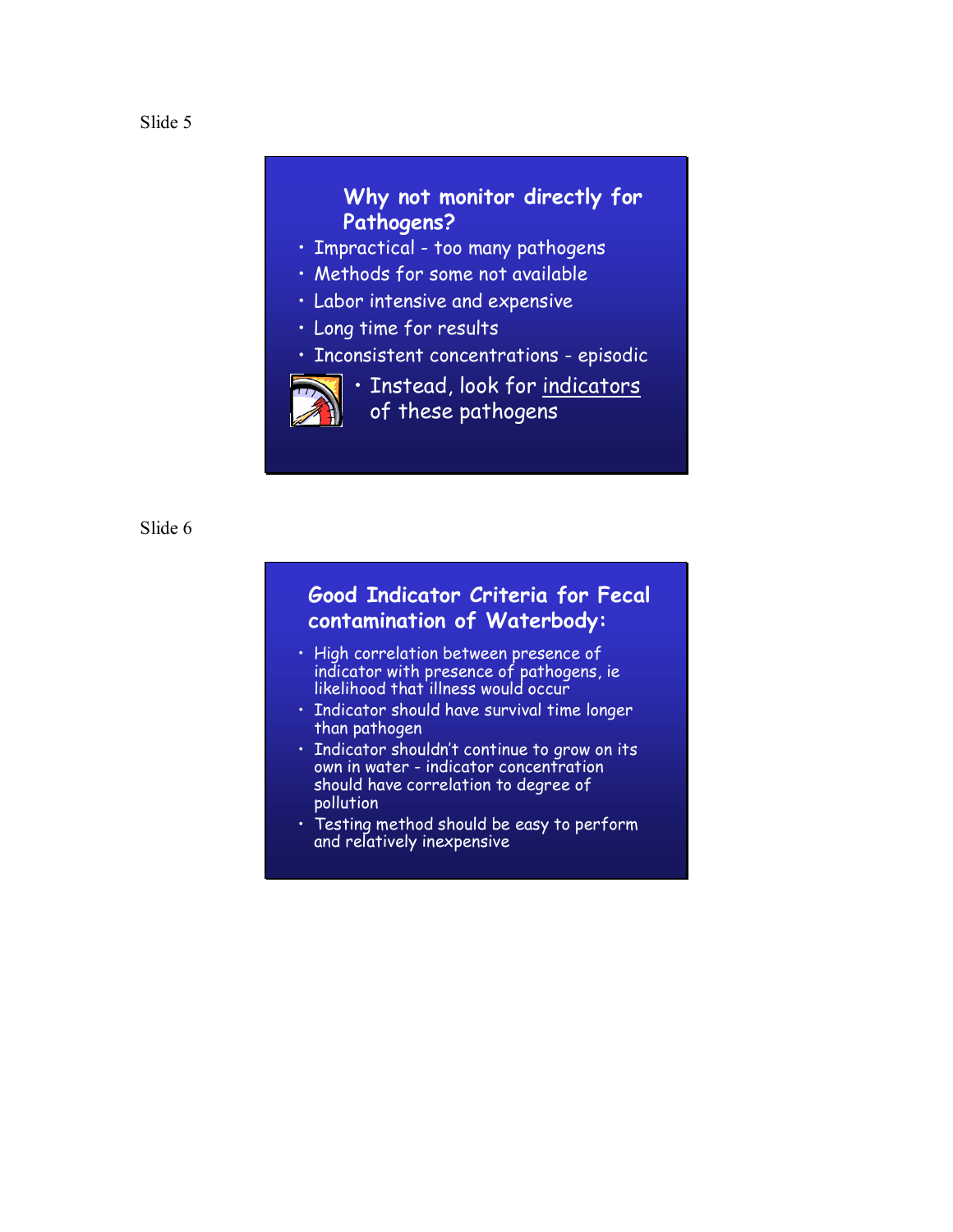

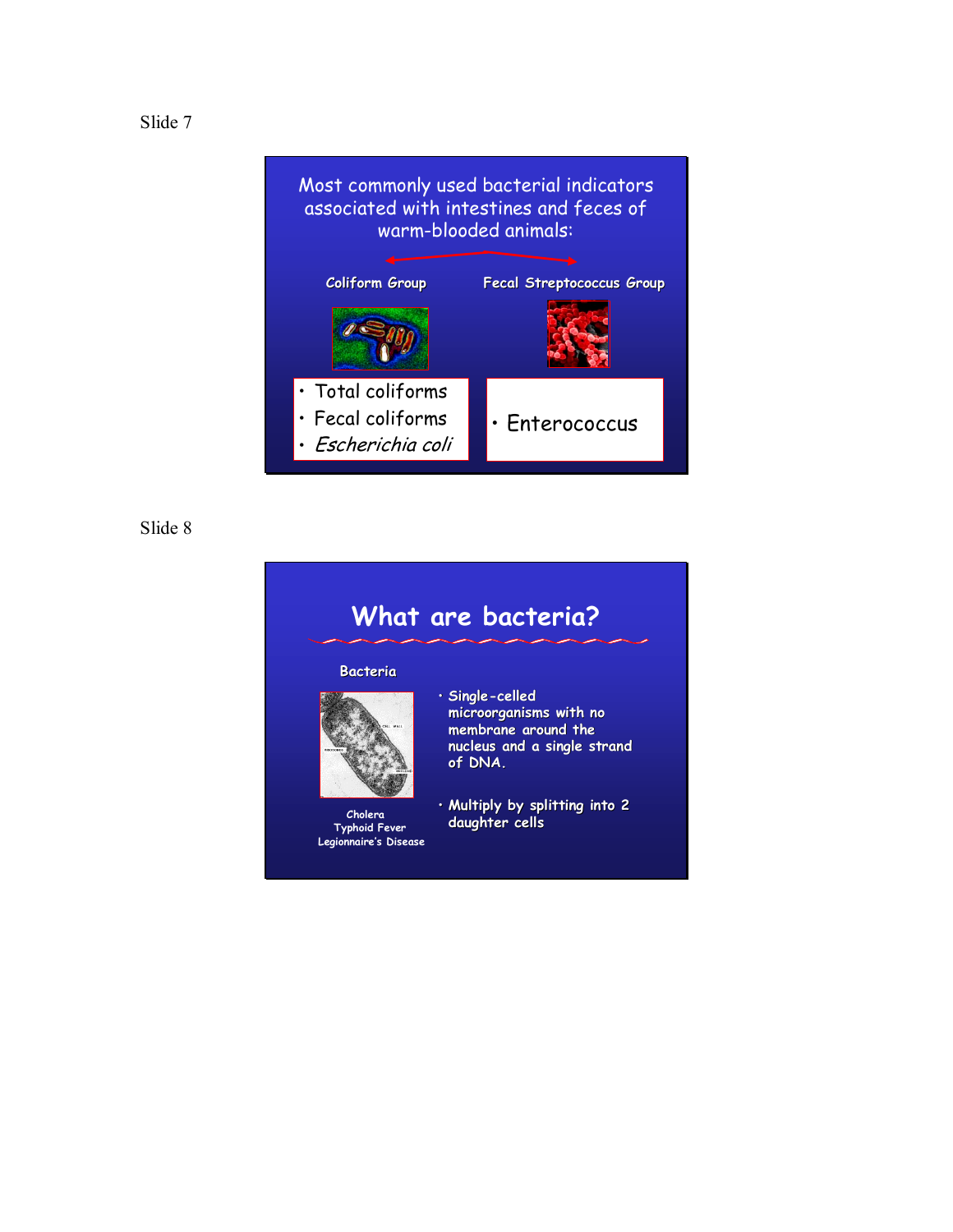



- · Decomposition: break down plant and animal remains releases nutrients back into food web
- · Serve as food for other organisms
- **· Involved in important chemical** conversions in water

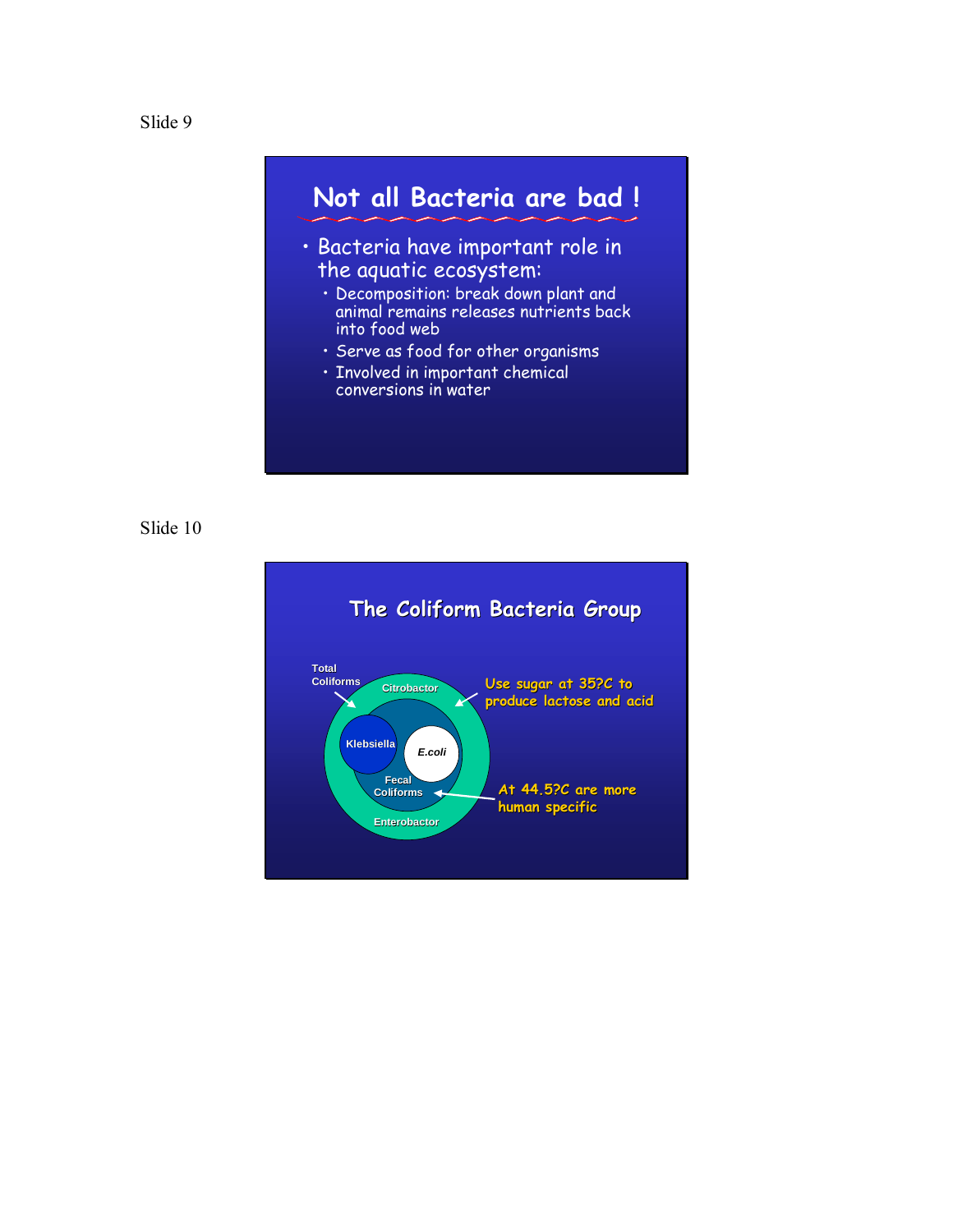



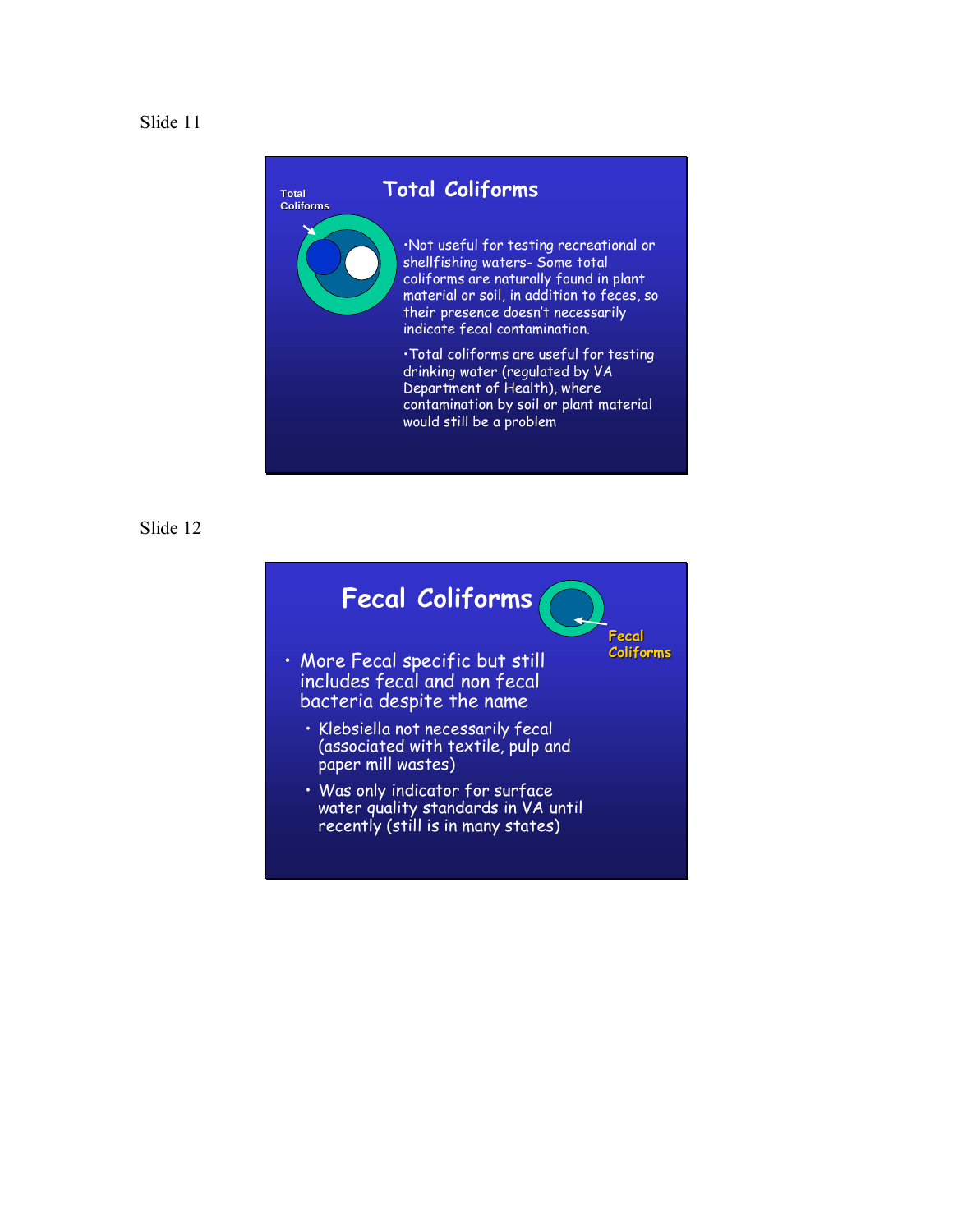



#### **Enterococcus**

- ï **Another group of bacteria (not a coliform) also found in intestinal tract of warm-blooded animals**
- ï **Salt tolerant (E. coli not as salt tolerant)**
- ï **Based on 1986 EPA study, presence of Eneterocci in both marine and freshwater had a very high correlation with presence of human pathogens (0.75 marine and .74 freshwater). Therefore, EPA recommends as best indicator of health risk for marine recreation**

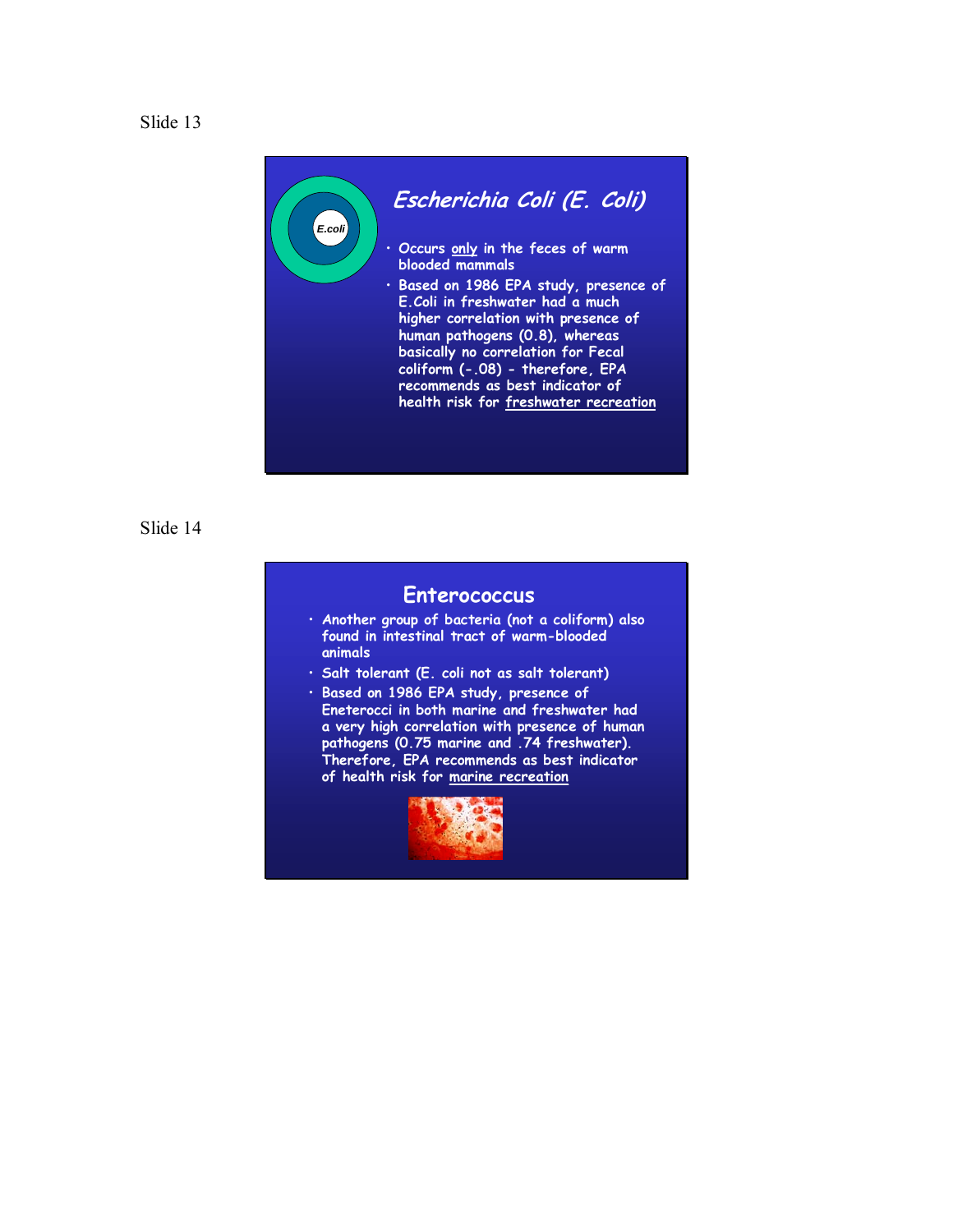### **Bacteria Water Quality Standards**

- Drinking water standards regulated by VA Department of Health - the Maximum Contaminant Level (MCL) for Total Coliforms (includes Fecal and E.Coli) is 0 colonies/ 100 ml.
- Shellfish waters criteria established by FDA and monitored by Virginia Department of Health. FDA requires analysis of fecal coliforms. Geometric mean shall not exceed MPN of 14/100 ml

#### Slide 16

## **VA Surface Water Standards for Bacteria**

- **· Bacteria Criteria designed to protect** Recreational Uses
- Phasing out of Fecal coliform standard by 2008
- **· Effective January 2003, Standards** developed for primary recreation uses for E.Coli for freshwater and enterococci for saltwater and *transitional* waters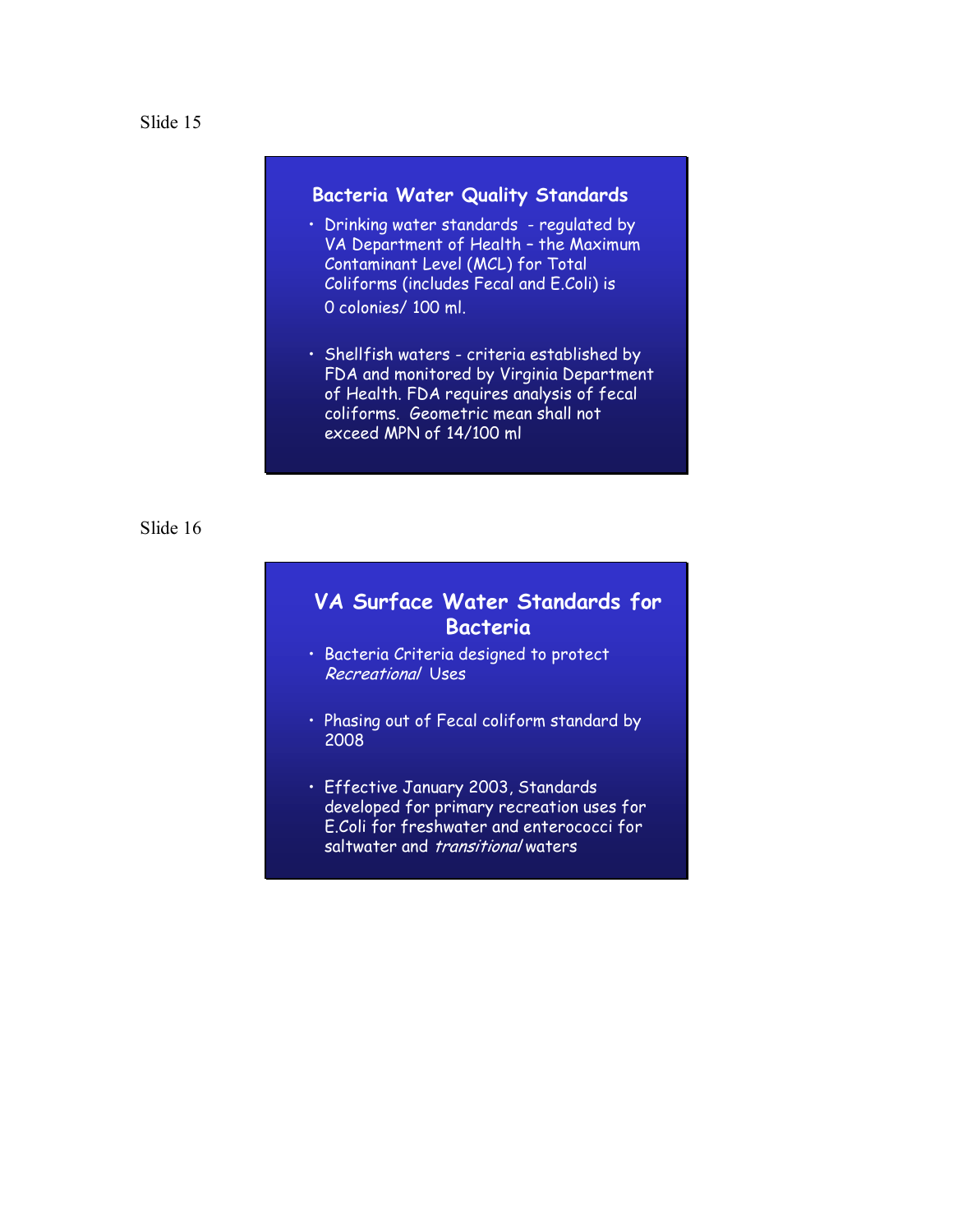



 $\cdot$ Geometric mean (applies if 2 or more samples collected during calendar month) maximum of 200 colonies/100 ml

ïor 400 colonies/100 ml for >10% of samples per calendar month

 $\cdot$ These criteria will not apply after 2008, or if 12 or more samples have been collected at a site, whichever comes first

#### Slide 18

| E.Coli surface water standard for<br>Primary recreational use |                |                          |  |
|---------------------------------------------------------------|----------------|--------------------------|--|
|                                                               | Geometric Mean | Single Sample<br>maximum |  |
| E.Coli<br>(Freshwater)                                        | 126            | 235                      |  |
| Enterococci<br>(Saltwater and<br>transition zone)             | 35             | 104                      |  |

Geometric mean applies when 2 or more samples collected in a calendar month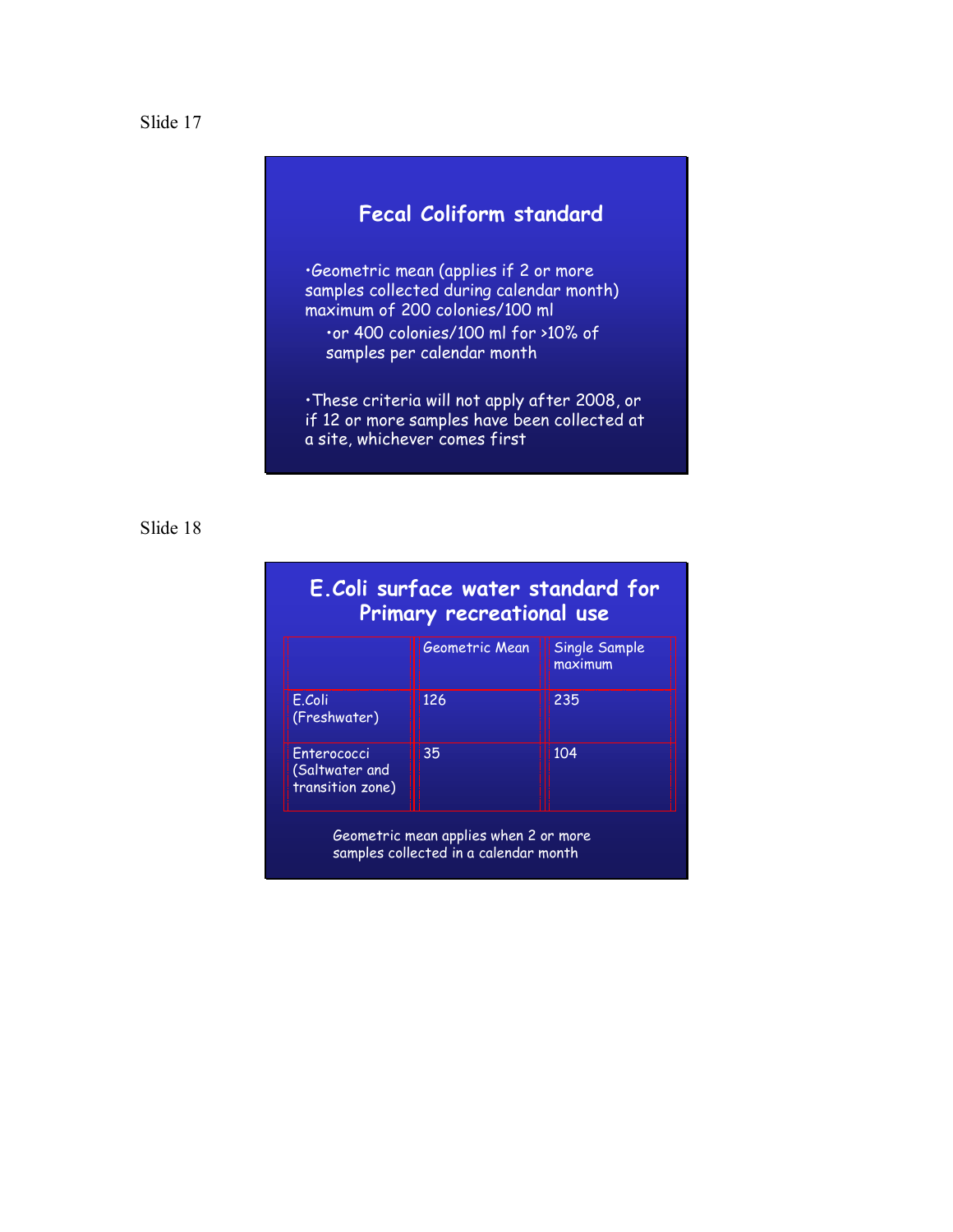



| E. Coli surface water standard for<br>Secondary recreational use |                |                          |  |
|------------------------------------------------------------------|----------------|--------------------------|--|
|                                                                  | Geometric Mean | Single Sample<br>maximum |  |
| E.Coli<br>(Freshwater)                                           | 630            | 1173                     |  |
| Enterococci<br>(Saltwater and<br>transition zone)                | 175            | 519                      |  |
| Effective Feb 12, 2004                                           |                |                          |  |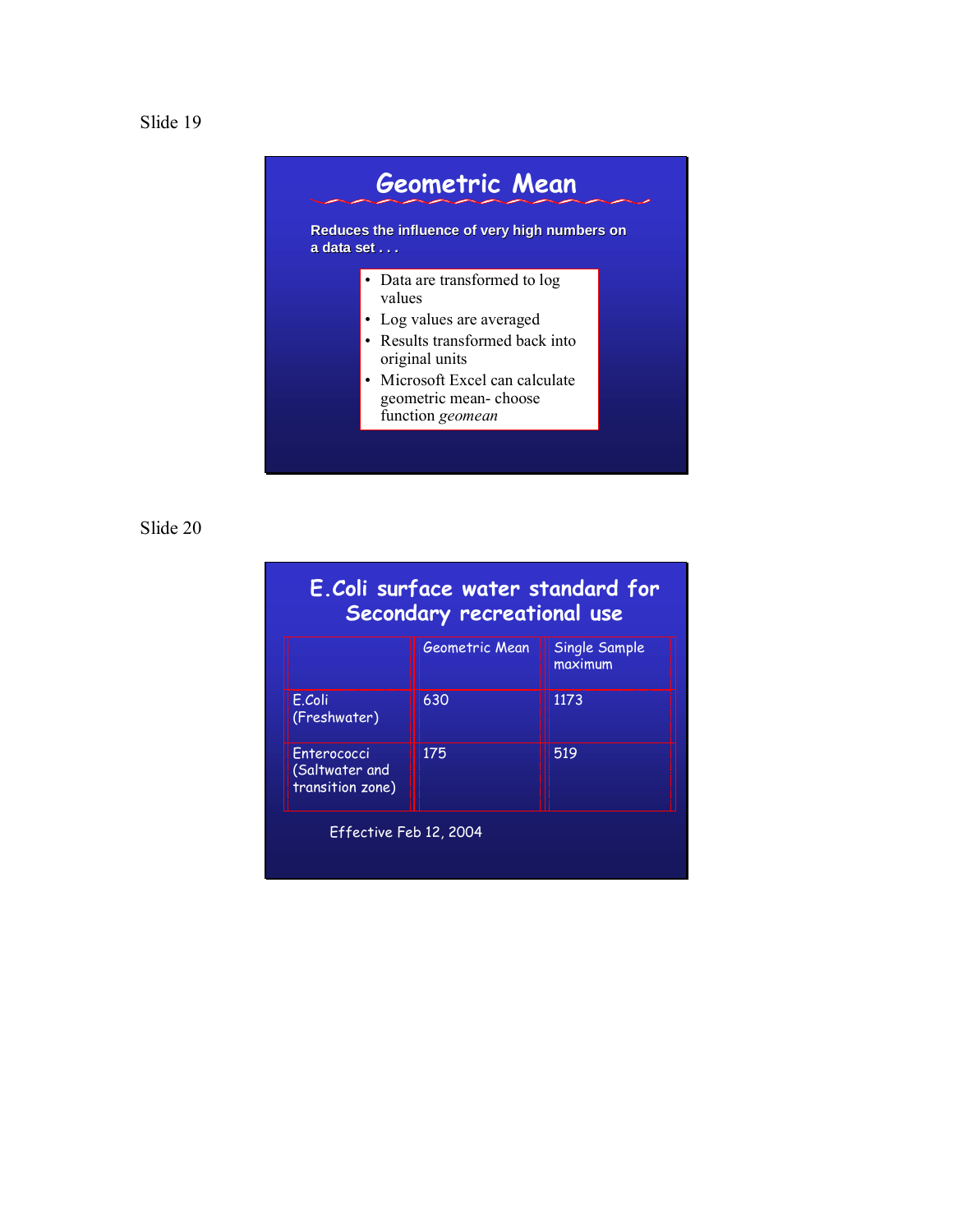## **Secondary contact recreation:**

**A** water-based form of recreation, the practice of which has a low probability for total body immersion or ingestion of waters

**·Ex:** wading, boating fishing

ïNo secondary waters have been identified as of yet- primary uses can not be removed if use can be attained through point source controls and cost effective and reasonable BMPs. Use attainability analysis would have to be performed- very rigorous procedure

#### Slide 22

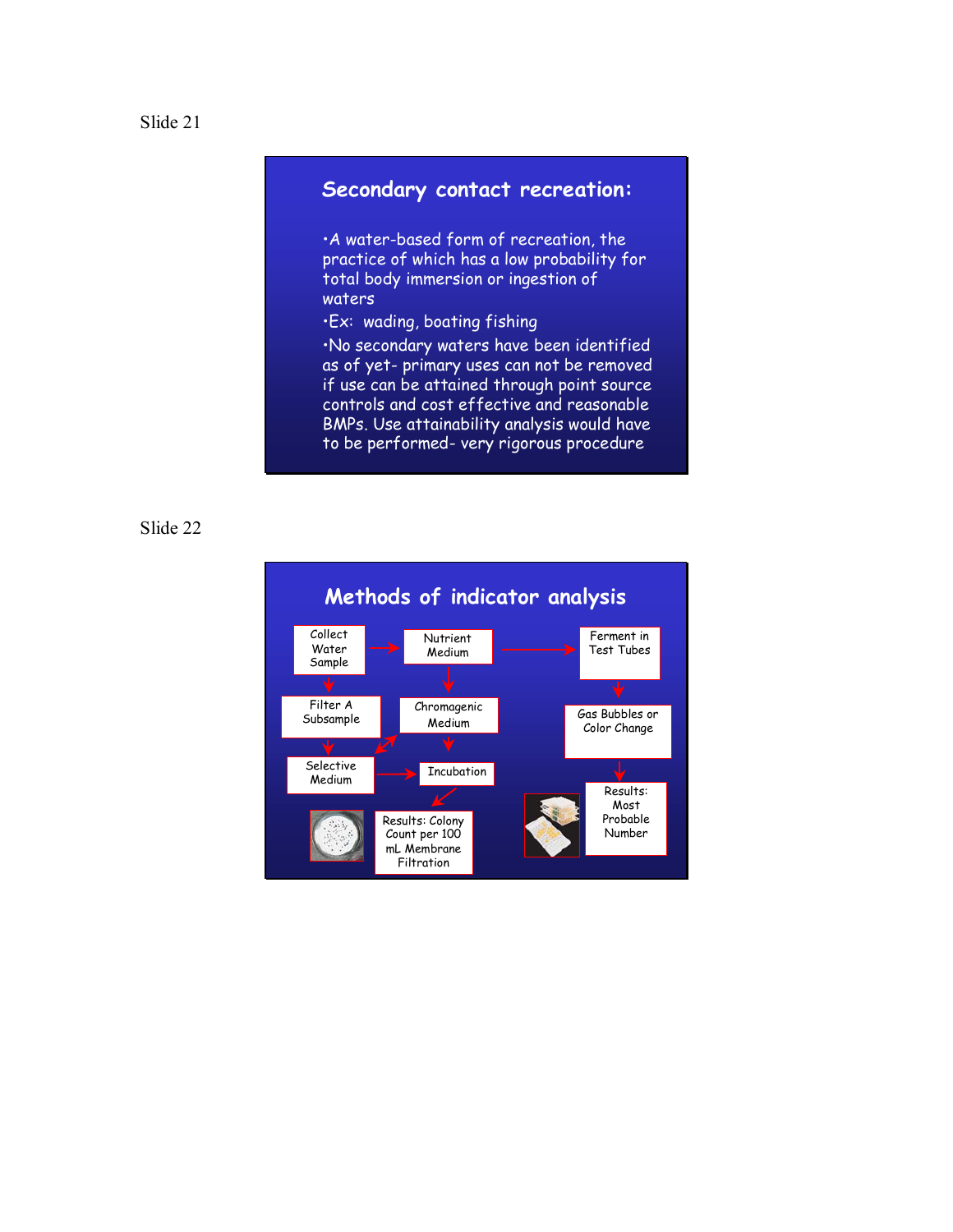## **Methods of indicator analysis**



**·Membrane Filtration (MF): more** commonly used than MPN - used by DEQ for assessment. Less labor intensive, less expensive than MPN. Unit is colonies/ml

·Most Probable Number (MPN): used for shellfish monitoring by VDH



· Both are laboratory procedures and can be used for either E. Coli or Enterococci

Slide 24

## **Methods of indicator analysis options for volunteer groups:**

ïEPA Approved or Standard Methods:

 $·MF$ 

ïMPN

ïModified MPN: Idexx Collilert, Colilert-18 (both analyze E.Coli), and Enterolert (analyzes Enterococci)

ïFor use by DEQ for assessment, QAPP must be prepared which includes field collection procedures and lab standard operating procedures approved by DEQ

> $\cdot$ Could set up own program- probably best to partner with private lab, college/university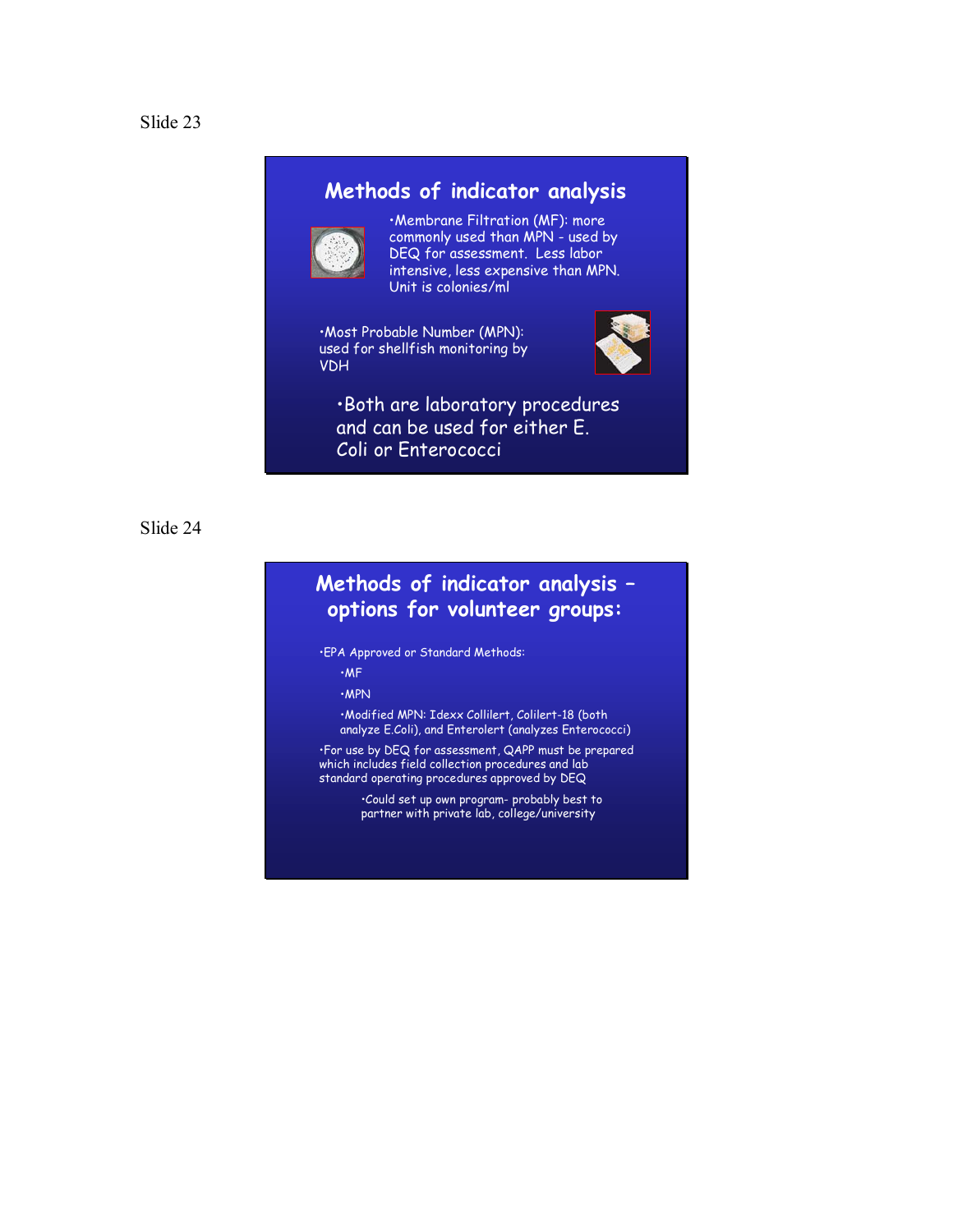## **Methods of indicator analysis options for volunteer groups:**

#### ï**Alternatives to laboratory analysis of E.Coli:**

ï**Coliscan Easygel method**- for E. Coli - similar to MF but filtration not required and can read without microscope

·good for volunteers for screening purposes and assist with source tracking - not currently approved by DEQ for assessment purposes

Slide 26

## Which indicator/method to use?

- ïFreshwater? Saltwater/brackish? •For what will you use the results? **Screening v. assessment** ·Source identification? ïEquipment, time, cost
- ïQuality control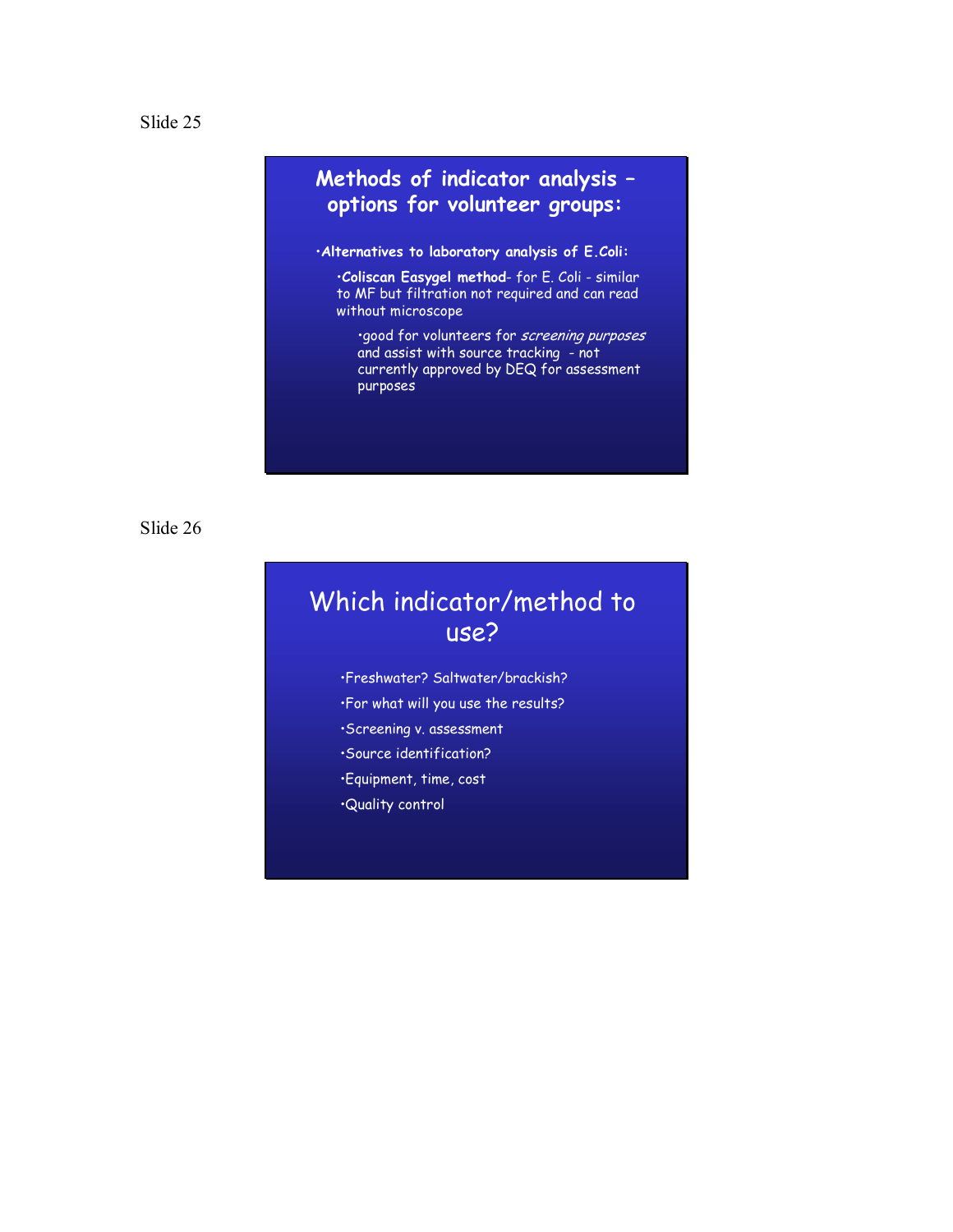

# Other Options

- $\cdot$  Test for other indicators of presence of sewage (e.g. optical brighteners)
	- · Place unbleached cotton pads in stream
	- · Retrieve pads
	- Check for fluorescence



Slide 28

# References and Assistance:

**Assistance provided by DEQ and VDH** ·River Network, Geoff Dates · The Volunteer Monitor newsletter by EPA